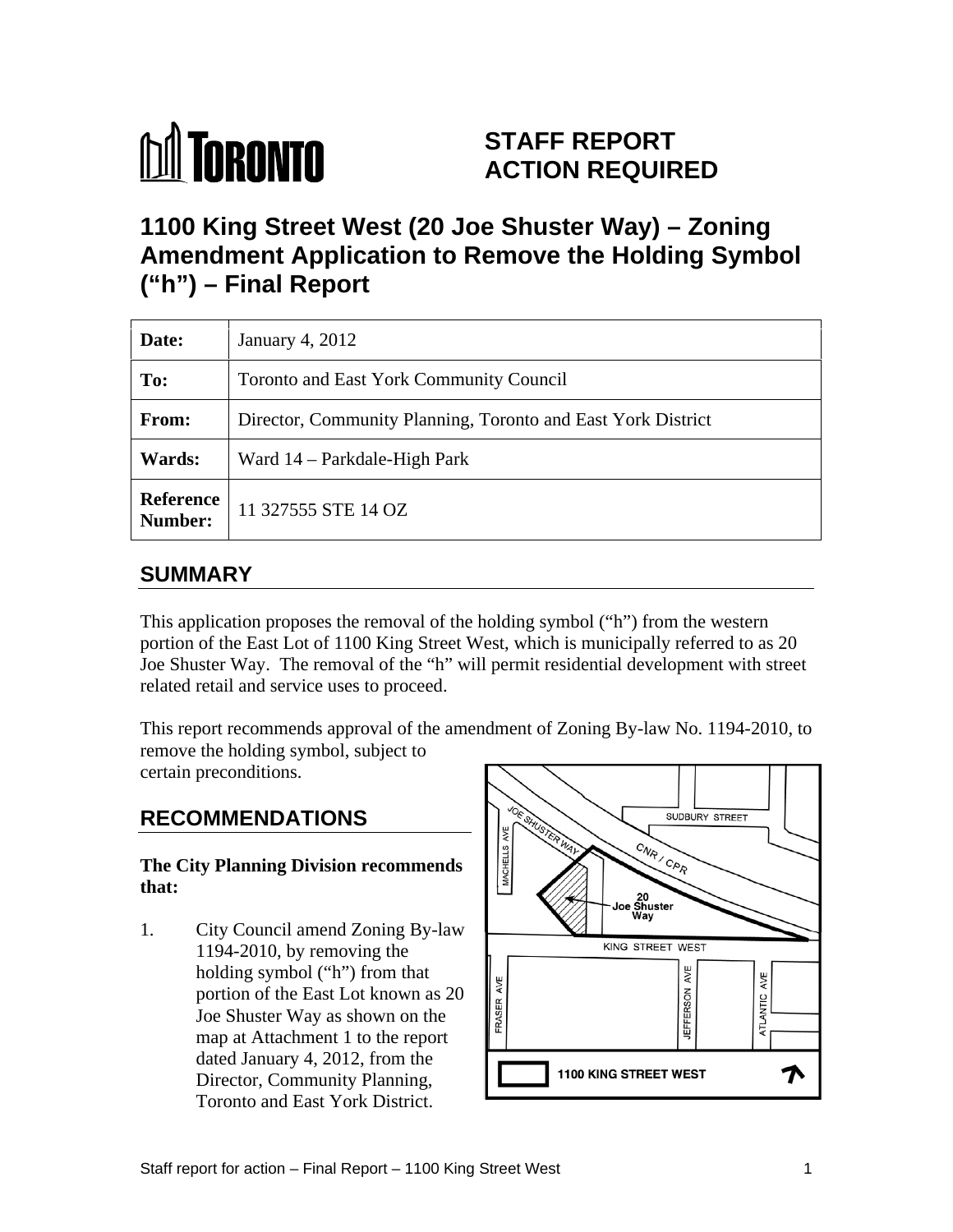- 2. City Council authorize the City Solicitor to make such stylistic and technical changes to the draft Zoning By-law Amendment as may be required.
- 3. Before introducing the necessary Bill to City Council for enactment, City Council require the owner of the lands at 1100 King Street West to:
	- (a) enter into an agreement under Section 37 of the Planning Act to secure, to the satisfaction of the Chief Planner and Executive Director, City Planning Division, those facilities, services and matters set out in Appendix 2 to Zoning By-law 1194-2010, including the following:
		- i. the environmental restoration of the site;
		- ii. the provision of improvements to, or securities for, the King Street West streetscape and the bicycle path to the satisfaction of the Chief Planner and Executive Director, City Planning; and
		- iii. all payments required prior to the issuance of the first above-grade building permit for the East Lot, and indexed from September 30, 2004, including: the public art contribution of \$66,240.00; \$661.00 per dwelling unit for child care; and the Park Shortfall for the East Lot as set out in Sections 13.10 to 13.12 of the West Lot Section 37 Agreement as modified by the Section 45(9) Agreement regarding 15 Machells St.; and
	- (b) demonstrate that it has made all payments required by the West Lot Section 37 Agreement and has entered into an agreement with each of CN and GO Transit, registered against title to the site, as required as a condition of the severance of the East Lot by and as found at Attachment "2" to the Ontario Municipal Board Order No. 0653, issued on March 26, 2004.
- 4. City Council authorize City officials to take all necessary steps, including the execution of agreements and documents, to give effect to the above-noted recommendations.

#### **Financial Impact**

The recommendations in this report have no financial impact.

### **DECISION HISTORY**

On April 12, 2005 the Ontario Municipal Board approved a zoning by-law amendment to permit the redevelopment of the 1100 King Street West site. The Zoning By-law (Bylaw No. 1194-2010) approved by the OMB addresses the 1100 King Street West site as two lots, the East Lot and the West Lot. A Section 37 Agreement was executed in 2006 for the West Lot but not the East Lot. In addition to the requirement for a separate East Lot Section 37 Agreement, a holding ("h") provision was placed on the East Lot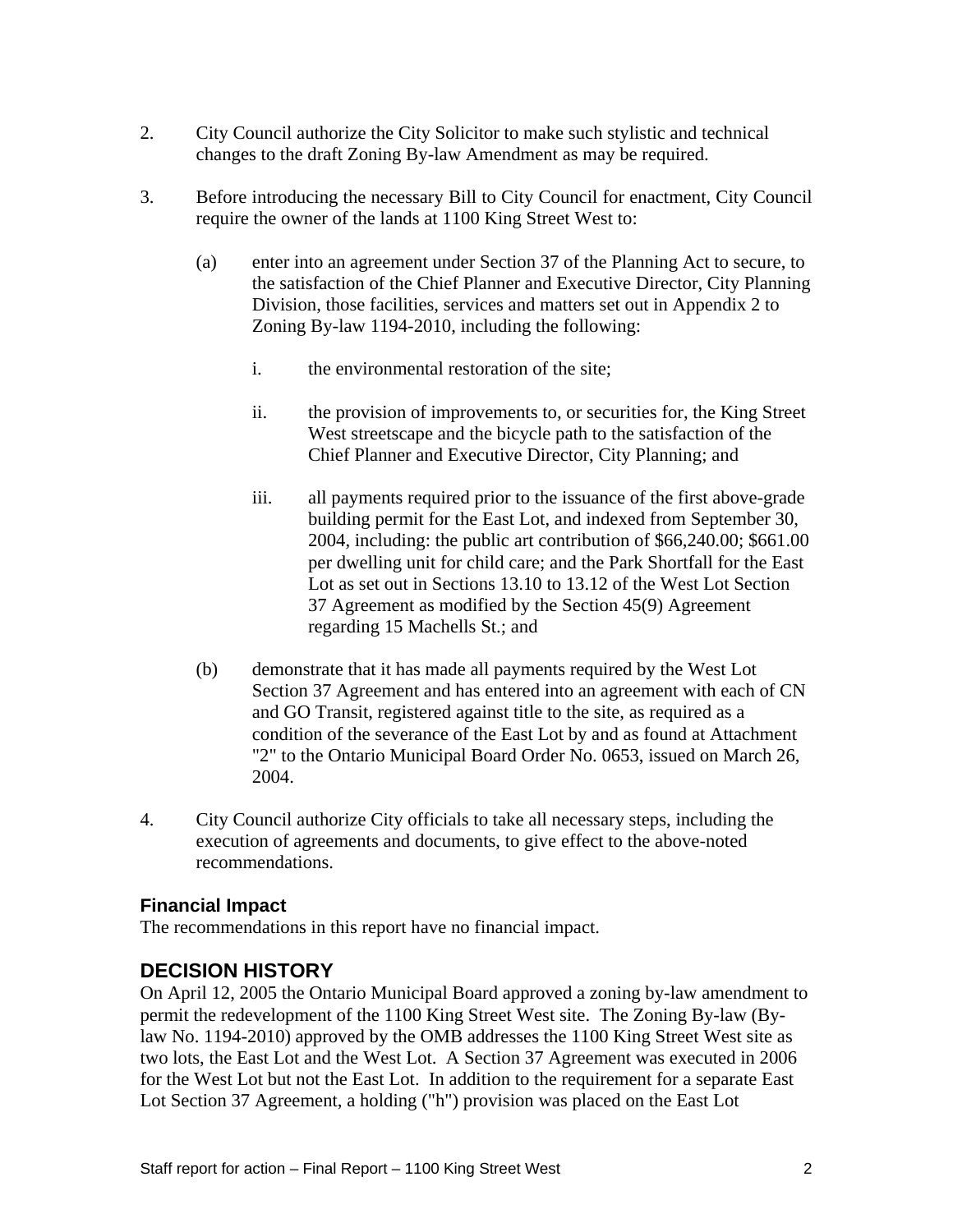preventing its development until the "h" is lifted. As the owner now wishes to have the "h" lifted from the westerly part of the East Lot, a Section 37 Agreement is required for this portion of the East Lot to secure the matters listed in Appendix 2 to Zoning By-law No. 1194-2010, which also include those matters required to lift the "h". In the event that a future application is made to remove the "h" from the balance of the East Lot, a further Section 37 Agreement will be required.

### **ISSUE BACKGROUND**

### **Proposal**

The applicant has submitted a Zoning By-law Amendment application to amend Zoning By-law 1194-2010, to remove the holding symbol ("h") from the most westerly portion of the East Lot municipally referred to as 20 Joe Shuster Way. The provision of the required Section 37 Agreement and the removal of the "h" will enable the construction of a 14-storey condominium building with grade-related retail as permitted by the underlying zoning.

#### **Provincial Policy Statement and Provincial Plans**

The Provincial Policy Statement (PPS) provides policy direction on matters of provincial interest related to land use planning and development. The PPS sets the policy foundation for regulating the development and use of land. The key objectives include: building strong communities; wise use and management of resources; and, protecting public health and safety. City Council's planning decisions are required to be consistent with the PPS.

The Growth Plan for the Greater Golden Horseshoe provides a framework for managing growth in the Greater Golden Horseshoe including: directions for where and how to grow; the provision of infrastructure to support growth; and protecting natural systems and cultivating a culture of conservation.

City Council's planning decisions are required by the Planning Act, to conform, or not conflict, with the Growth Plan for the Greater Golden Horseshoe.

#### **Official Plan**

The City of Toronto Official Plan designates the property as *Regeneration Areas*, which are intended to provide for a broad mix of commercial, residential, light industrial, parks and open space, institutional, live/work and utility uses in an urban form.

In addition, the Garrison Common North Secondary Plan applies to the site. Within the Secondary Plan the subject lands are located within the boundaries of one of the Site Specific Policy Area 2 locations. Within Site Specific Policy 2 areas a mix of employment and residential uses is permitted provided that employment uses are restricted to those compatible with adjacent and neighbouring residential uses in terms of emissions, odour, noise and generation of traffic.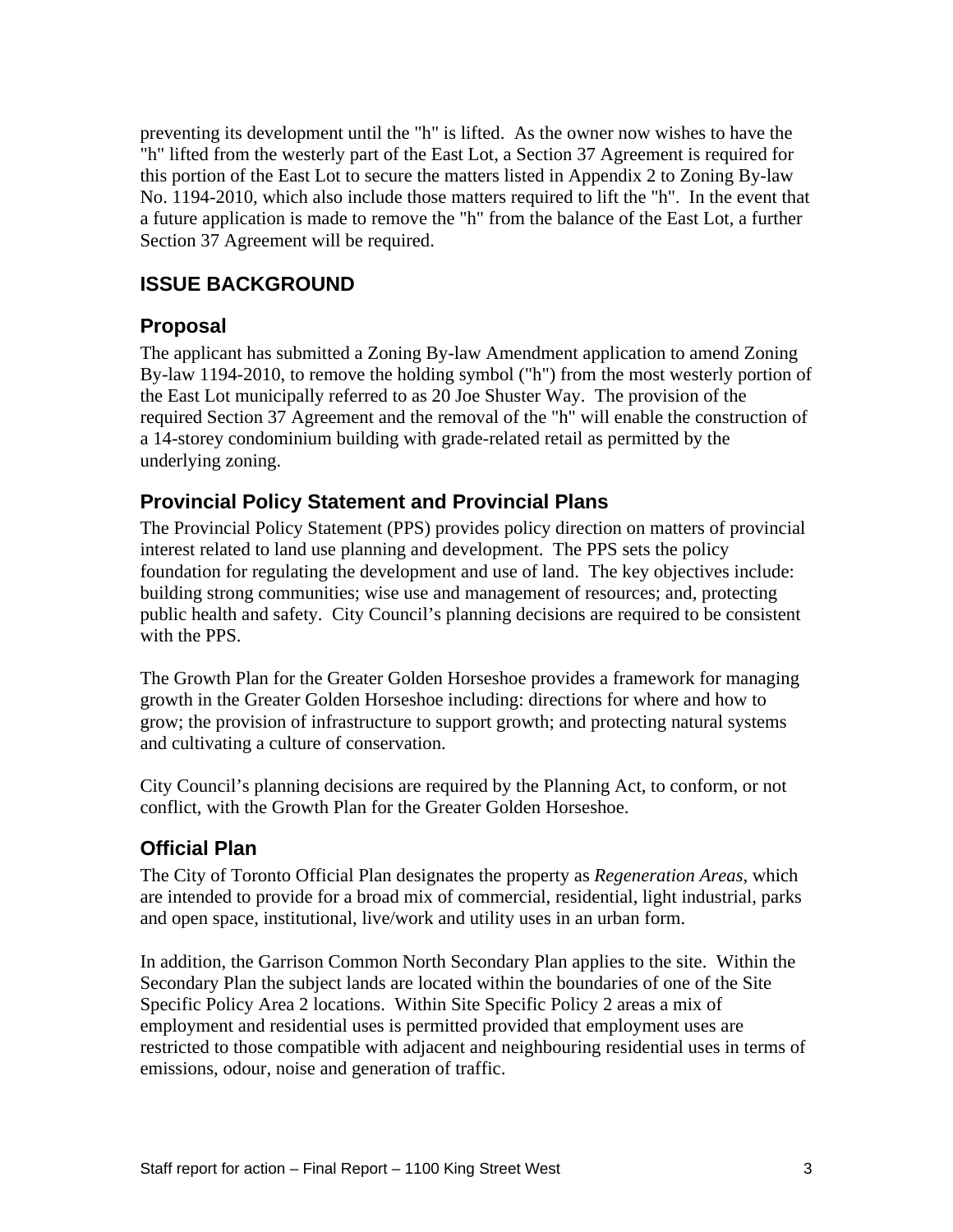The Toronto Official Plan is available on the City's website at: [www.toronto.ca/planning/official\\_plan/introduction.htm](http://www.toronto.ca/planning/official_plan/introduction.htm)

## **Zoning**

Zoning By-law 1194-2010 designates the East Lot, also referred to as Block G, as (h) CR T3.0 C1.5 R2.0. The CR zoning classification permits a wide range of residential and retail/commercial uses up to a total density of 3.0 times the area of the lot. The maximum permitted height for the site is 29.0 metres, however, a variance was approved by the Ontario Municipal Board on December 21, 2010 that increased the height to a maximum of 40.0 metres (Application No. A0545/10TEY).

## **Site Plan Control**

An application for Site Plan Control approval for 20 Joe Shuster Way was submitted on October 15, 2010 and is under review.

## **Reasons for Application**

The holding symbol ("h") needs to be removed to allow the lands to be developed in accordance with the zoning permissions for the site.

## **Agency Circulation**

The application was circulated to all appropriate agencies and City divisions. Responses received have been used to assist in evaluating the application and to formulate appropriate by-law standards.

## **COMMENTS**

As noted above, Zoning By-law No. 1194-2010 addresses the 1100 King Street West site as two lots, the East Lot and the West Lot. A Section 37 Agreement was provided in 2006 for the West Lot but not the East Lot. The OMB also placed a holding ("h") designation on the East Lot, preventing development from occurring on the lands until certain matters had been secured through an East Lot Section 37 Agreement, including improvements to the King Street West streetscape, a bicycle path and environmental remediation of the site.

With respect to environmental remediation, the applicants have submitted the following documents:

- The Environmental Site Restoration Plan;
- A Record of Site Condition; and
- The Ministry of the Environment acknowledgement of the Record of Site Condition.

These should now be secured in the required Section 37 Agreement together with any of the other environmental matters set out in Section 5 of the West Lot Section 37 Agreement as the Chief Planner and Executive Director may consider appropriate.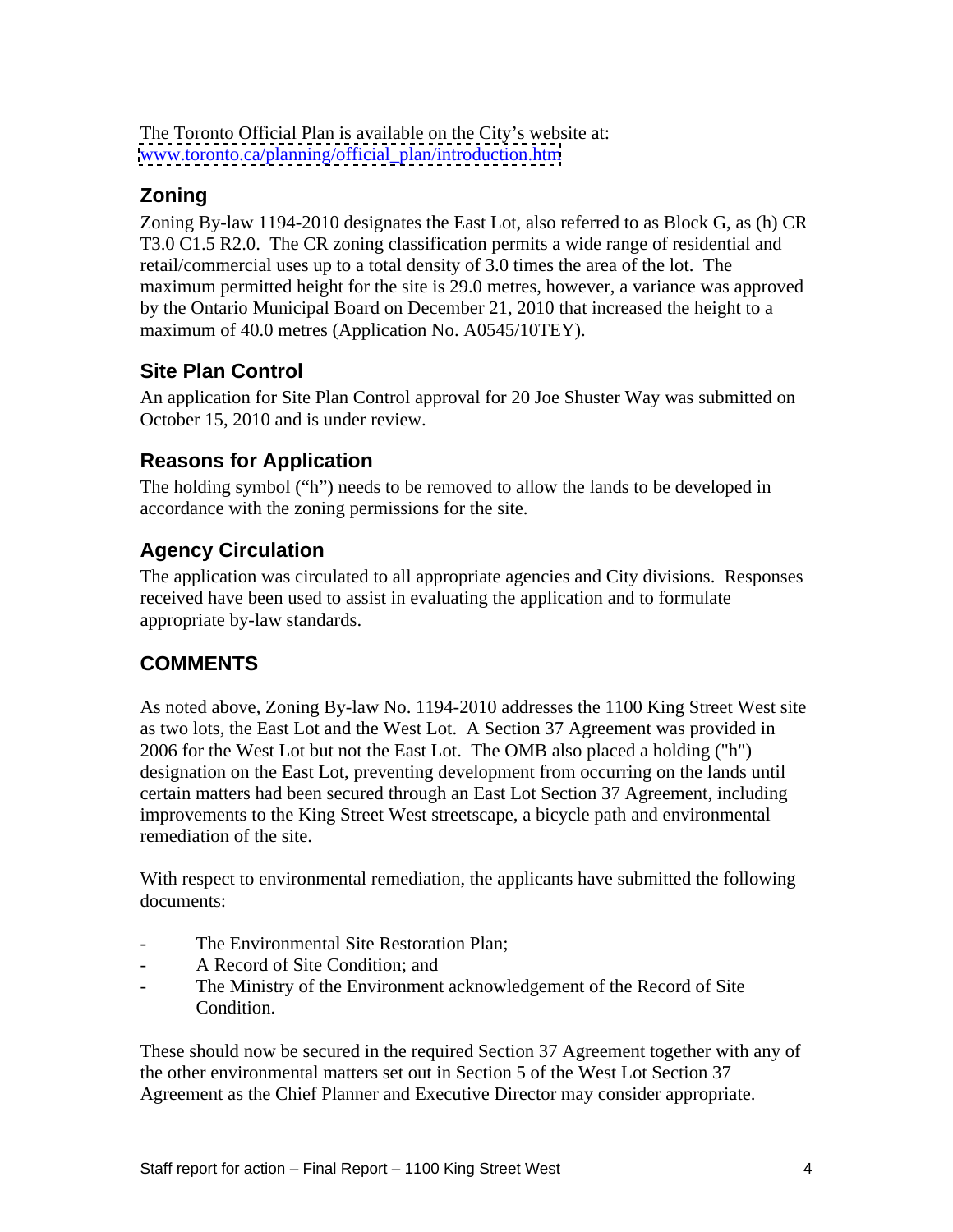The Section 37 Agreement should also secure the other facilities, services and matters set out in Appendix 2 to Zoning By-law 1194-2010, to the satisfaction of the Chief Planner and Executive Director, City Planning Division. Other matters include the payments required prior to the issuance of the first above-grade building permit for the East Lot, all indexed from September 30, 2004, such as: the public art contribution of \$66,240.00; \$661.00 per dwelling unit for child care; and the Park Shortfall for the East Lot as set out in Sections 13.10 to 13.12 of the West Lot Section 37 Agreement as modified by the Section 45(9) Agreement regarding 15 Machells Street.

The owner should also demonstrate that it has made all payments required by the West Lot Section 37 Agreement and has entered into an agreement with each of CN and GO Transit, registered against title to the site, as required as a condition of the severance of the East Lot by and as found at Attachment "2" to the Ontario Municipal Board Order No. 0653, issued on March 26, 2004.

#### **Conclusion**

It is appropriate to amend Zoning By-law No. 1194-2010 to remove the holding symbol ("h") from the portion of the East Lot municipally referred to as 20 Joe Shuster Way, subject to the satisfaction of the preconditions as set out in this report.

### **CONTACT**

Lynda Macdonald, Manager Tel. No. (416) 392-7618 Fax No. (416) 392-1330 E-mail: lmacdon1@toronto.ca

## **SIGNATURE**

Gregg Lintern, MCIP, RPP Director, Community Planning Toronto and East York District

(p:\2012\Cluster B\pln\te12006.doc)

#### **ATTACHMENTS**

Attachment 1: Draft Zoning By-law Amendment

 $\overline{\phantom{a}}$  , we can assume that the contract of  $\overline{\phantom{a}}$  , we can assume that the contract of  $\overline{\phantom{a}}$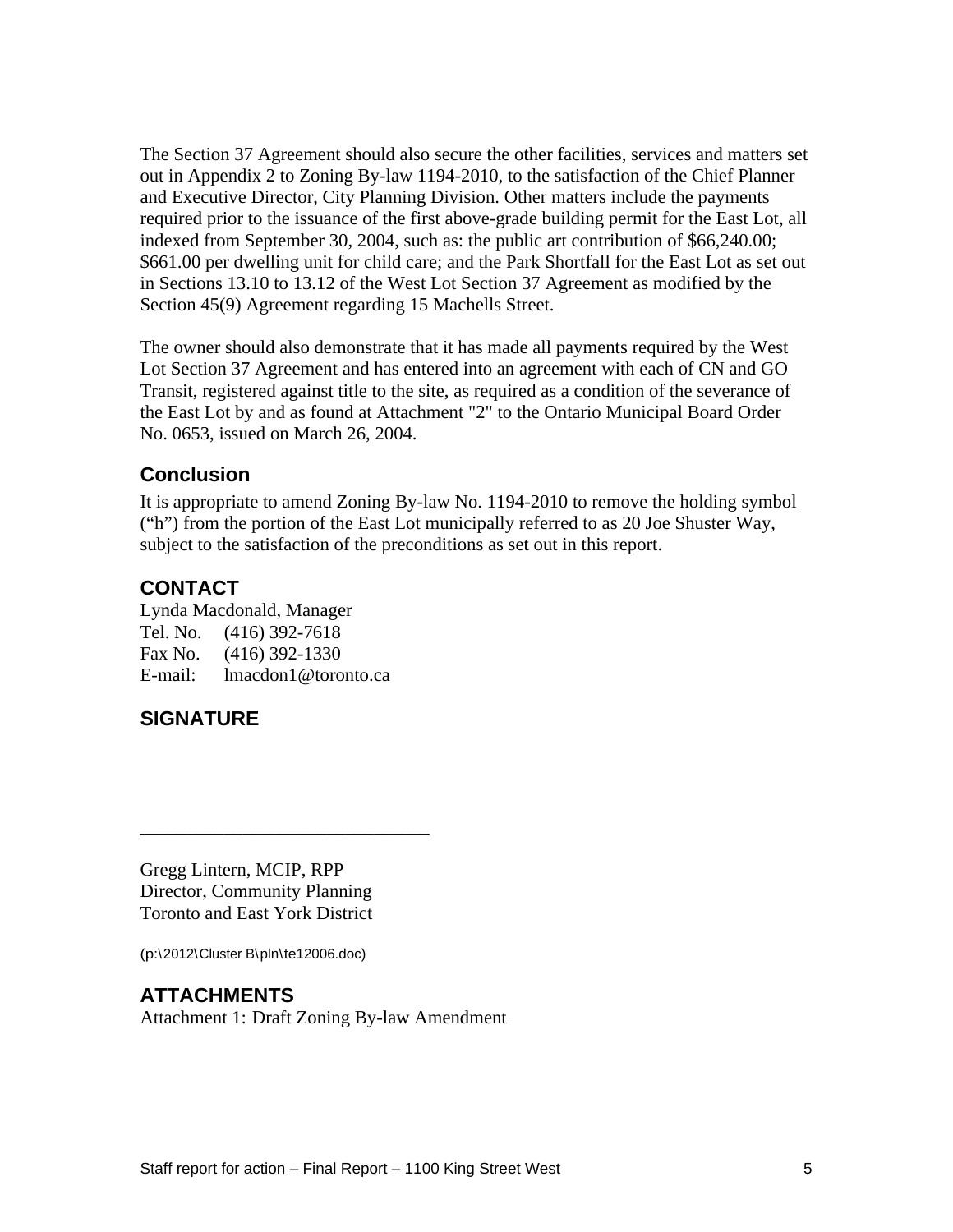#### **Attachment 1: Draft Zoning By-law**

Authority: Toronto and East York Community Council Item No. ~, as adopted by City of Toronto Council on ~, 20**~** Enacted by Council:  $\sim$ , 20 $\sim$ 

#### **CITY OF TORONTO**

**Bill No.** ~

#### **BY-LAW No. ~-20~**

#### **To amend Zoning By-law No. 438-86, as amended by 1194-2010(OMB), to remove the holding symbol (h) with respect to the lands known municipally in the year 2011 as 1100 King Street West and 20 Joe Shuster Way**

WHEREAS authority is given to Council by Section 36 of the *Planning Act*, R.S.O. 1990, c. P. 13, as amended, for use of a holding symbol ("h") in conjunction with any use designation, to specify the use to which lands, buildings or structures may be put at such time in the future as the holding symbol is removed by amendment to the zoning by-law;

WHEREAS there are official plan policies in effect addressing the use of the holding symbol in the subject lands;

WHEREAS it is appropriate that the "h" holding symbol be removed in relation to the subject lands; and subject lands in the subject lands of  $\mathcal{L}$ 

WHEREAS Council of the City of Toronto has provided adequate information to the public and has held at least one public meeting in accordance with the *Planning Act*;

The Council of the City of Toronto HEREBY ENACTS as follows:

- **1.** By-law No.1194-2010(OMB), being a by-law "To amend By-law No. 438-86, with respect to the East Lot, also referred to as Block G, including the lands municipally known in the year 2011 as 20 Joe Shuster Way:
	- (1) deleting the holding (h) symbol from that portion of the lands as shown on Schedule "1".

ENACTED AND PASSED this ~ day of ~ , A.D. 20**~**.

ROB FORD, WATKISS Mayor City Clerk

(Corporate Seal)